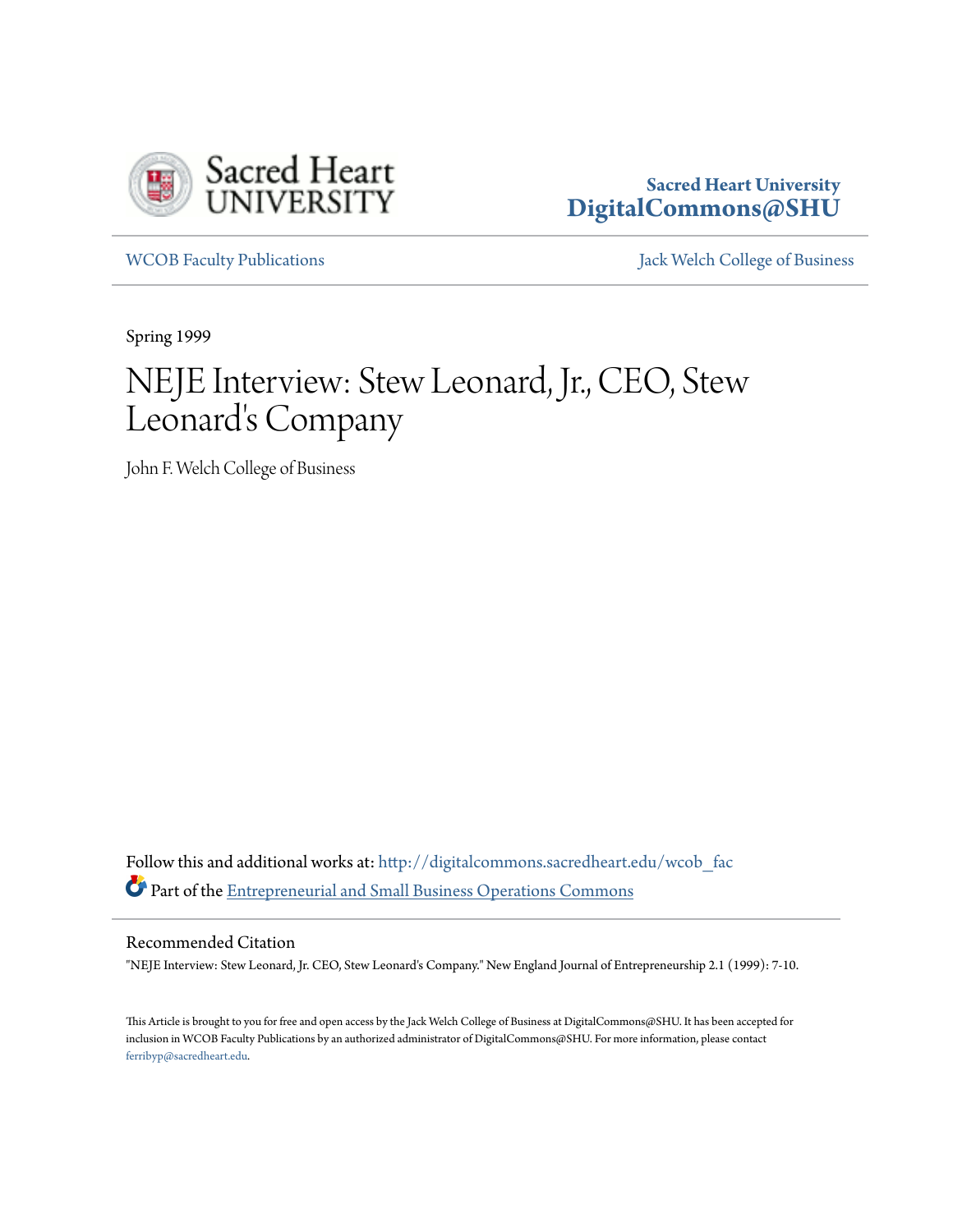# **NEJE** Interview

# **Stew Leonard Jr. CEO, Stew Leonard's Company**

S tew Leonard's Dairy stores, located in Norwalk and Danbury, Connecticut, are well known to shoppers I throughout the state, as well as to consumers who drive in regularly from nearby New York, New Jersey, Pennsylvania, Massachusetts, and Rhode Island. Both locations are famous for their "Disney-esque" themes and characters that make the food shopping experience unlike that of any other supermarket in the world.

Founded by Charles Leo Leonard in 1924, the company has been bottling milk continuously for seventy-five years. The second generation of the family, Stew Leonard Sr., changed the business in 1969 from delivering milk doorto-door to a retail business along Route 1 in Norwalk. His original store contained twelve different dairy items and offered a drive-through convenience window for shoppers. The first building has grown and changed dramatically through twenty-one different additions and renovations.

Stew Leonard's has been listed in the Guinness Book of World Records as the store with the fastest moving sales per square foot (roughly ten times the industry average), was featured in Ripley's "Believe It or Not," has been the regular stopping-off point for businesspeople from around the world to study how the Leonards develop their marketing mix strategies, and was cited by Tom Peters in his book, A Passion for Excellence, for management commitment to quality. The Danbury operation was added in 1991 and a new store, to be located in Yonkers, New York, is scheduled to open later this year.

#### **NEJE: It's not often we conduct interviews while our featured entrepreneur is using his cell phone.**

**Stew Jr.:** That's what happens when you average fifteenhour business days and need to be in several places simultaneously.

# **NEJE: You represent the third generation of Leonards in the family's business. Are things managed differently now that your father is no longer involved in the dayto-day running of the operation?**

**Stew Jr.:** Well, there are certainly bound to be changes in any business once the previous generation retires, but we share the same core values that my mom and dad instilled in us: total commitment to making Stew Leonard's the highest quality operation we can. Dad always emphasized how important it was to be committed to excellence.

#### **NEJE: It's one thing, though, for your father to run a business by himself. Isn't it quite another to have to get along with siblings?**

**Stew Jr.:** Yes, it is. I have three siblings, Tom, Beth, and Jill. Although we're a close family, we haven't always gotten along, but we try to have regular meetings to air our gripes and to discuss our issues.

#### **NEJE: Are all four of you actively involved in the operation?**

**Stew Jr.:** No, I'm the CEO and Beth and Jill have important positions within the company as vice-presidents. Tom is no longer involved in the day-to-day operations of the company.

#### **NEJE: Why is that?**

**Stew Jr.:** Tom was given a lot of responsibility for running the Danbury store, but things just didn't work out. He is no longer involved when we make decisions affecting the business side of the operation. However, all four of us have equal shares in the equity of the business. My folks have always'insisted that each of us be treated fairly and as equals when it comes to ownership. Nothing will ever change that. Our equity interests are the same.

#### **NEJE: So how is everyone compensated?**

**Stew Jr.:** Each of us is compensated based on the position we hold and the performance we put in.

#### **NEJE: How does that affect the equity interest? Are profits declared annually and paid out four ways?**

**Stew Jr.:** There is no distribution of profits. We each get a salary. Whatever is left over is reinvested in the company because we need to fuel our growth as we add new stores. At some point, we could go public, sell the business, or even bring in other partners. However, that "some point" isn't even on the radar screen for us.

#### **NEJE: Is the business run as a democracy where every sibling has one vote and majority rules?**

**Stew Jr.:** No, it's not. I don't believe a business like ours can be run like a democracy. It just wouldn't work. Several years ago when my dad was easing himself out of the business, he designated me as the CEO. When my sisters and I vote on major decisions on where the company will go next, my vote must always be in the majority.

In other words, Jill and Beth can't vote one way and me another to accept a proposal. If neither agrees with me, we continue to negotiate. Before we move ahead, at least one of my sisters must agree with my position. Of course, it's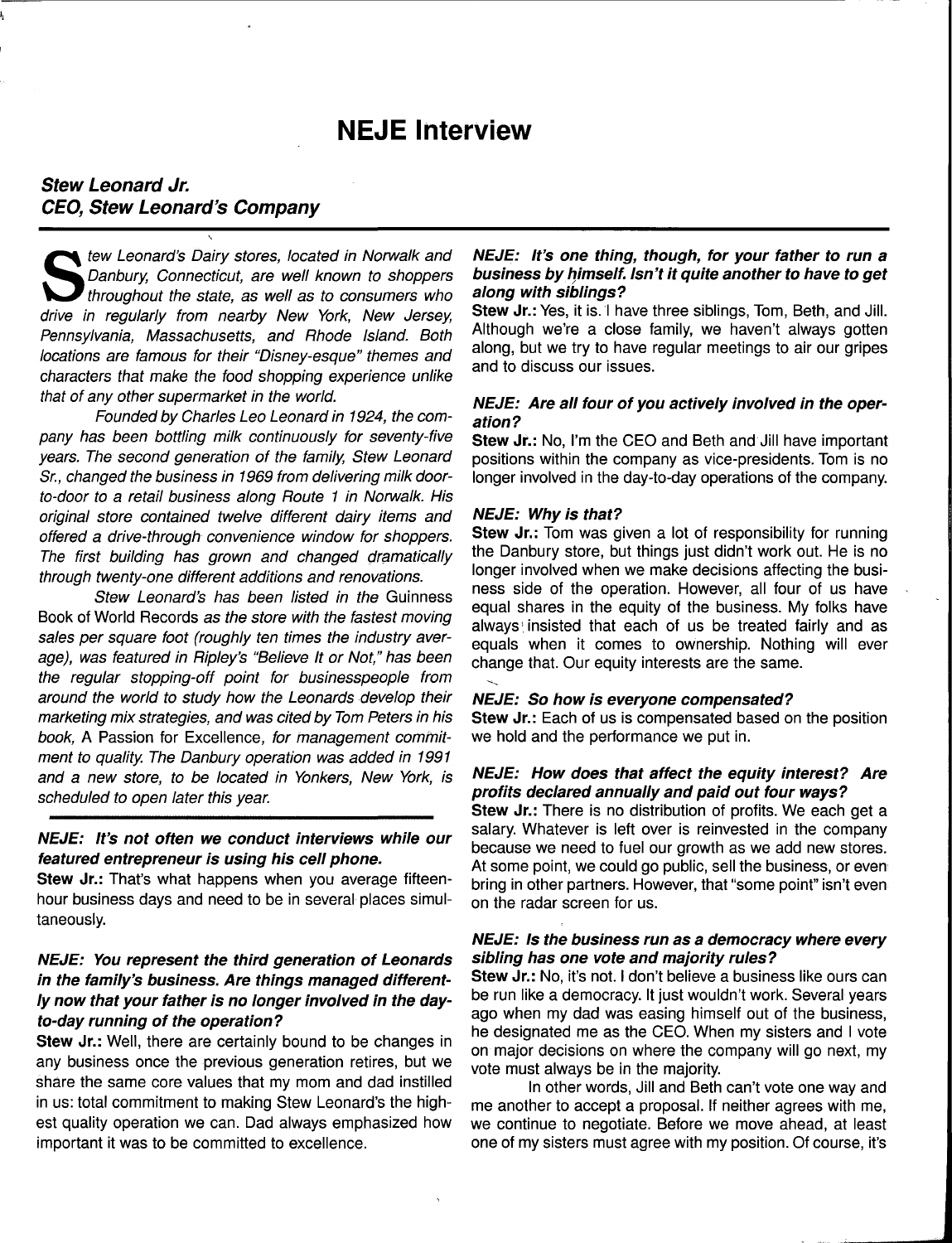best if we all feel the same way, but that's not always possible.

#### **NEJE: Is there resentment expressed by your siblings over your effective veto power in the business?**

**Stew Jr.:** Not that I've noticed. Oh sure, there are times when discussions get pretty heated, but Dad selected me to run the business after he retired and my sisters have come to accept that fact. I was the oldest and the one with the most hands-on experience at the time. I believe it had nothing to do with gender, it was just the fact that I was closest to my dad and the one he felt could carry on the family business with the most commitment. It's also given my sisters an opportunity to spend more time raising their children and to take time off.

# **NEJE: Are any spouses who married into the family also in the business? If so, does that create special problems or issues?**

**Stew Jr.:** Beth's husband, Bill, was part of the business for ten years, but he left voluntarily to pursue other interests. It worked out fine. Jill's husband and my wife have never been involved in the operation, so it's not an issue for us.

# **NEJE: Often, entrepreneurs who build very successful businesses have trouble letting go of their "baby" to the next generation. How did Stew Sr. manage to hand off the business?**

Stew Jr.: My father is a brilliant businessperson who built this operation from the ground up based on very definite opinions about how business should be conducted. One of the things he firmly believed in was just having this one



**The Leonard children: Stew Jr. (standing), Beth, Tom, and Jill.** 

store in Norwalk and not expanding. He was afraid we wouldn't be able to keep up our attention to quality if the family was stretched too thin supervising more than one store.

However, when he had to leave the business several years ago, Dad had no choice but to let go of the reins of the operation and watch what his children could, or could not, accomplish. Well, we were able to show him we could manage the family operation and expand it without losing his original vision or the company culture that is so dear to him.

In fact, Dad has often mentioned how proud he is of the job we've done. That has made it infinitely easier for him to let go. We've accomplished some things he never would have taken on because he felt they couldn't be done. But we showed him we could do it!

#### **NEJE: Does Stew Sr. ever visit the stores and start giving employees orders? Isn't it natural for someone as successful as he has been to come by and take over?**

**Stew Jr.:** Dad is still very much involved and respected by team members. (Editor's note: All employees are referred to as "team members.") When it comes time to have a picture taken with a team member's family at special occasions, the member typically wants my dad in the picture. They love him and appreciate what he's done over the years to provide them with a secure and respectful work environment.

# **NEJE: So, frankly, it seems there are still opportunities for your dad to create some difficulties for you by having everyone feel he's still the boss.**

**Stew Jr.:** No, my dad and I talked about this at length. He really tries to avoid creating confusion as to who's the boss as much as possible. I told him that if he really wanted to keep making decisions, he could pull the fifteen-hour days and talk to interviewers at 9 PM at night. When you want to continue leading, then you have to put in the hours. At nearly seventy years of age, that's something Dad doesn't want to do any more. He's on to other things. I'm forty-four. I have the stamina and the will power to do what needs to be done to keep Stew Leonard's growing. Since I'm willing to do what it takes, I make the decisions along with my sisters. Those boundaries have to be respected.

# **NEJE: Would you say the management styles are different between the generations?**

**Stew Jr.:** Absolutely. No two people ever manage the same way. I've been to college and I have an MBA. I have tried to bring professional managers on board to fill in where family members do not have the required expertise. That is becom-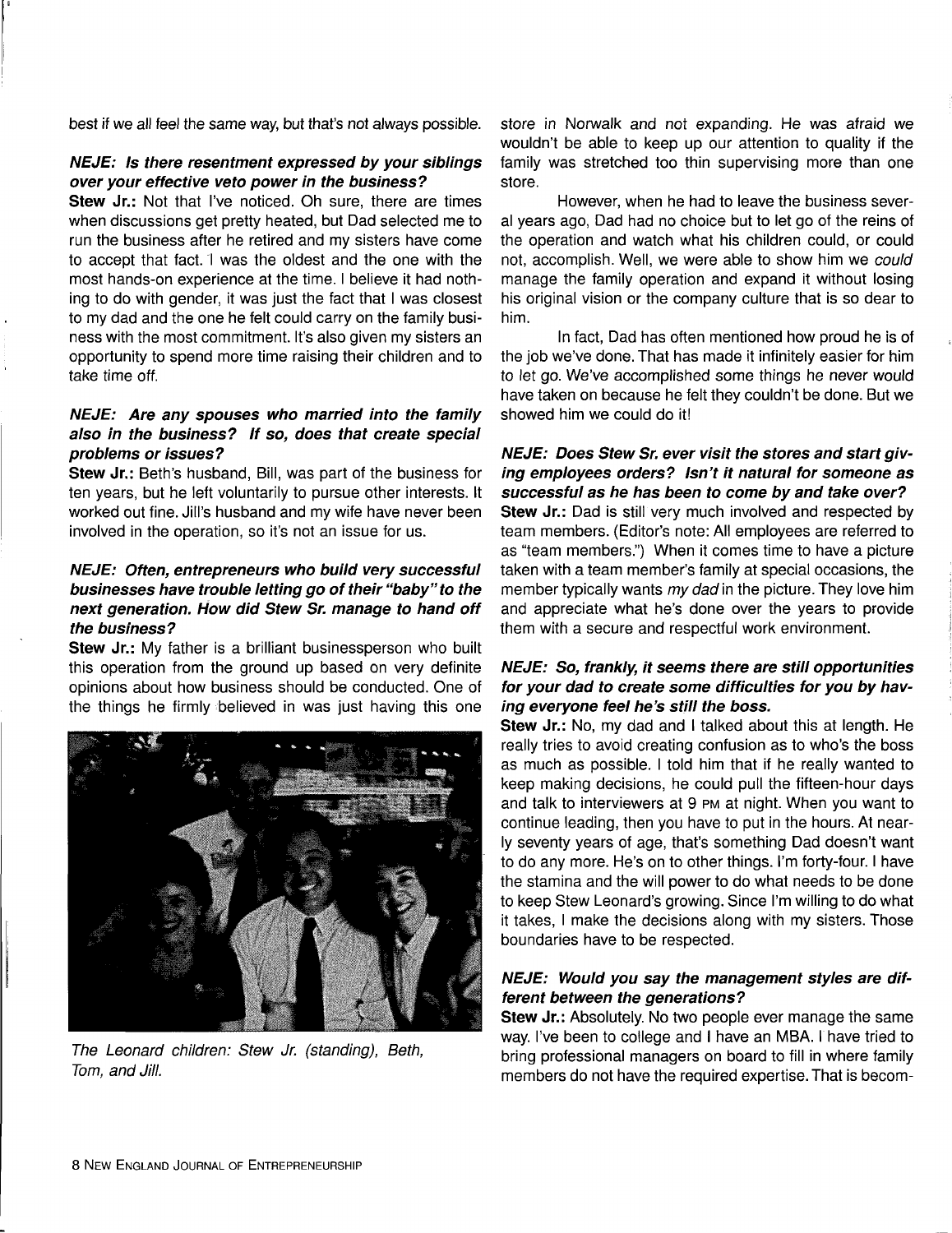ing increasingly important as we grow and expand to three stores. We would be doing the family a disservice if we didn't bring on the best talent we could find. Dad felt differently. He only really wanted to work with family by his side.

# **NEJE: Do you instill a sense of loyalty among the employees by having them consider the company one operation, or are the stores pretty much their own separate entities?**

**Stew Jr.:** We always encourage our members in the stores to think of the "big picture," to think of how to help out the entire operation with their ideas. However, we don't move personnel around between the stores very often, or have combined team member meetings or even hold one, big holiday party. We tried that for a couple of years and participation really fell off. People complained about having to travel too far to one central location. So, we have our members develop store loyalties, but we ask them at the same time to remember that no matter which store they work in, they are all under the same umbrella.

# **NEJE: What about the fourth generation of Leonards?**

**Stew Jr.:** My parents have thirteen grandchildren. The hottest topic in the family is how we are going to divide up the responsibilities in the business among those grandchildren who are interested in, and capable of, moving the business forward. We've had lots of consultants come in and help us sort things out among myself and my siblings. They have helped us recognize "red flags" that could eat into the trust and respect we have for each other.

Now, we're looking for outside help from those who can aid us in moving into the fourth generation of owner/managers. The oldest grandchild is fourteen; we need to come up with these answers over the next few years. We don't have the luxury of waiting around for answers to come to us.

#### **NEJE: Was there one notable person or group whom you turned to for advice in the past?**

**Stew Jr.:** Absolutely. That person is Leon Danco, who runs seminars for young people thinking about going into their family's business. Leon is considered by many as the "Father of the Family-Owned Business."

#### **NEJE: Will the fourth generation have the inherent right to take over responsible jobs within the company?**

**Stew Jr.:** No, they won't. We wouldn't be able to keep the best and brightest of our managers if they believed they couldn't move up to the very top of the organization in the future. There's no such thing as a,position that will be held specifically for a family member.

# **NEJE: If you were speaking to your children, and your siblings' children, right now, what would you tell them are the advantages and disadvantages of becoming the fourth generation of Leonards to go into the family business?**

**Stew Jr.:** I'd encourage all of them to seriously consider going into the business. Our store sales are strong and growing; our management attitude is healthy, progressive, and open to change. They will be able to see and learn things from the top of the organization which, will be very meaningful to them, and their careers will be unlimited.

#### **NEJE: What's the downside?**

**Stew Jr.:** I would tell them not to get involved in the business unless they are absolutely committed to their work. Each one will face very high expectations from their parents, uncles and aunts, and the stores' team members. Each one will be under a very different kind of magnifying glass compared to other employees. Unless they have a real commitment to make the business grow, it would be the wrong place for them to work.

#### **NEJE: What will you expect from the fourth generation?**

**Stew Jr.:** At the very least, a solid college education and probably graduate school or study in a technical field. Perhaps some will go on to culinary arts and get very specialized technical skills around food preparation and presentation. Others will need to be extremely creative and their artistry will be required. Some will definitely need marketing and financial skills.

#### **NEJE: What other advice would you offer them?**

**Stew Jr.:** It's all too easy to get lured into a family business when you're young and just completed college or graduate school: The job is waiting for you, the company may have excellent growth prospects, your family wants you in the business because they can trust you, and you instantly are doing better financially than your friends.

However, ten or fifteen years down the road you may realize it's been the wrong fit all along. Then what do you do? If you don't have a college degree, you will have little to fall back on. That's why I emphasize getting that degree before you ever think about joining a family business.

Then, I think it's best if this person goes to work for at least two years in a nonfamily-owned company, preferably in a related field. Because the business is not family-owned, the family member would get invaluable experiences. These